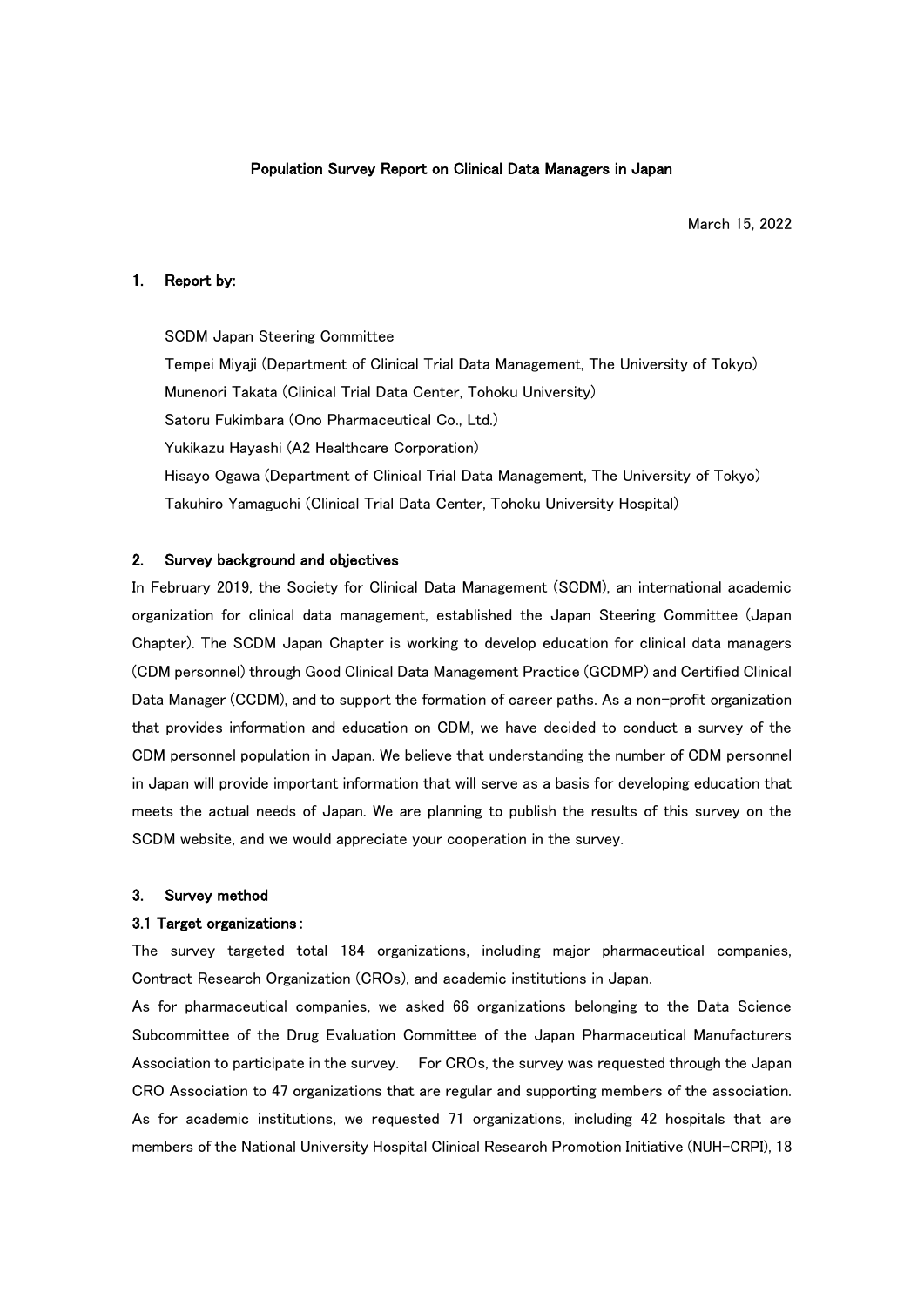universities that are members of the Metropolitan Academic Research Consortium (MARC) composed of private universities in the Tokyo metropolitan area, 7 hospitals that are members of the National Institute of Research Advancement, and 4 organizations that are not members of any of the aforementioned organizations but are designated as core hospitals for clinical research under the Medical Service Act or are corporate academic members of the Academic Research Organization (ARO ) Council to complete the survey.

Responses were requested from the head of the data management department or other departments that perform data management tasks in each organization, or from a person in an appropriate position.

#### 3.2 Research Method

The data were collected electronically using a Google Form between July 15 and August 6, 2021. The survey consisted of 11 items: one question on organizational attributes, four questions on the number of CDM personnel and their years of experience, and six questions on awareness of education and career paths for CDM personnel. (See Appendix 1). We did not collect any information that would identify the organization or individual, such as the organization name, respondent's name, or email address. Responding to this survey was considered as consent for cooperation in this survey.

#### 4. Result

## 4.1 Response rate

Of the total 184 organizations surveyed, 118 organizations responded. The response rate was 64%, and the total number of CDM personnel was 1348.5.

Of these responses, 82% were from academic institutions (58/71), with a total of 304.5 CDM personnel. Pharmaceutical companies (44/66) accounted for 67%, with 413 CDM personnel, and CRO associations (16/47) accounted for 34%, with 631 CDM personnel.

| Target group                 | Target<br>Number | Number of<br>responses | Response rate<br>(96) | Number of<br><b>CDM</b><br>personnel |
|------------------------------|------------------|------------------------|-----------------------|--------------------------------------|
| Academia                     | 71               | 58                     | 82%                   | $304.5*$                             |
| NUH-CRPI                     | 42               | 39                     | 93%                   | 162                                  |
| MARC (Private University)    | 19               | 10                     | 53%                   | 24.5                                 |
| National Center, National    |                  |                        |                       |                                      |
| Hospital Organization,       | 10               | 9                      | 90%                   | 118                                  |
| Public interest incorporated |                  |                        |                       |                                      |
| foundation                   |                  |                        |                       |                                      |

Table 4.1 Response Rate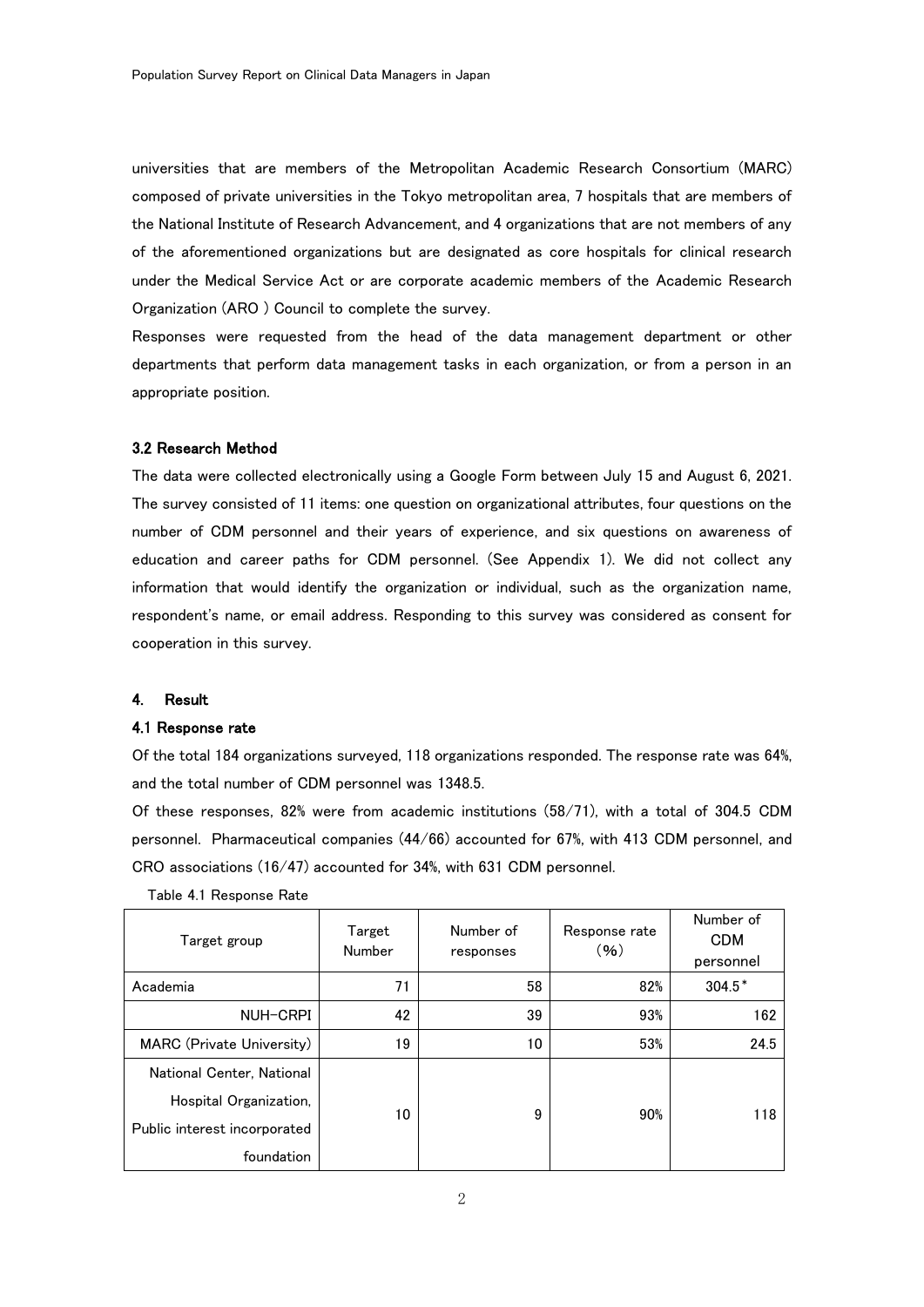| Pharmaceutical company | 66  | 44  | 67% | 413    |
|------------------------|-----|-----|-----|--------|
| domestic capital       | —   | 33  | 50% | 265    |
| foreign capital        |     | 11  | 17% | 148    |
| <b>CRO</b> Association | 47  | 16  | 34% | 631    |
| domestic capital       | —   | 11  | 23% | 520    |
| foreign capital        | —   | 4   | 9%  | 107    |
| Unknown                | –   |     | 2%  | 4      |
| <b>ALL</b>             | 184 | 118 | 64% | 1348.5 |

\*One response indicated "0.5 person" and was added directly to the total.

## 4.2 Number of enrolled CDM personnel and years of experience

The median number of CDM personnel in an organization was 3 for academic institutions, 6.5 for pharmaceutical companies, and 14.5 for CROs and 5 for the total (Table 4.2.1). CROs had the highest median number of CDM personnel with less than 4 years of experience, which was 4.5, compared to 1 overall (Table 4.2.2). For those with more than 4 and less than 10 years of experience, the median number of CDM personnel was highest for pharmaceutical companies, at 2, and for the total, at 1 (Table 4.2.3). For those with 10 or more years of experience, the median was highest for CROs, 6.5, and for the total, 2 (Table 4.2.4).

|                  | Average | ±SD  | Median | Min            | Max |
|------------------|---------|------|--------|----------------|-----|
| Academia (n=58)  | 5.3     | 6.6  | 3      | 0              | 31  |
| Pharma (n=44)    | 9.4     | 4.5  | 6.5    |                | 42  |
| domestic capital | 8       | 6.6  | 6      |                | 27  |
| foreign capital  | 13.5    | 12   | 8      |                | 42  |
| $CRO(n=16)$      | 39.4    | 66.3 | 14.5   | $\Omega$       | 250 |
| domestic capital | 47.3    | 79   | 12     | $\Omega$       | 250 |
| foreign capital  | 26.8    | 17.9 | 31     | $\overline{2}$ | 43  |
| Unknown          | 4       |      | 4      | 4              | 4   |
| All $(n=118)$    | 11.4    | 27.2 | 5      | 0              | 250 |

Table 4.2.1 Number of CDM personnel (total)

Table 4.2.2 Number of CDM personnel (Years of experience: <4 Years)

|                    | Average | ±SD | Median | Min | Max |
|--------------------|---------|-----|--------|-----|-----|
| Academia $(n=58)$  | 8. ا    | 2.5 |        |     | ۱3  |
| $(n=44)$<br>Pharma | 6. ا    |     |        |     |     |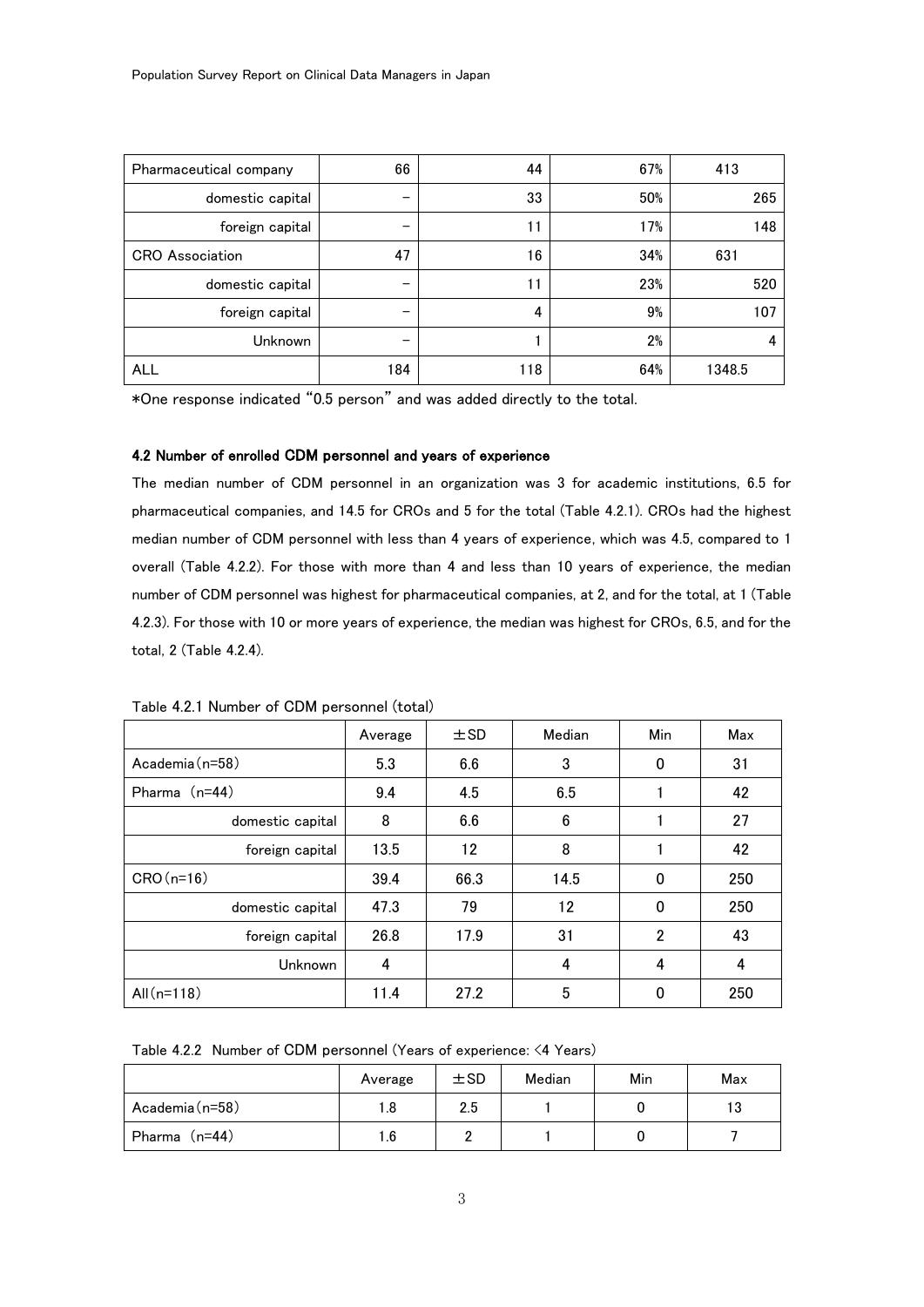| domestic capital | 1.85 | 2.07 |     |              |     |
|------------------|------|------|-----|--------------|-----|
| foreign capital  | 0.8  | 1.83 | 0   | $\Omega$     | 6   |
| $CRO(n=16)$      | 13.2 | 25.5 | 4.5 | 0            | 100 |
| domestic capital | 17.8 | 29.7 | 6   | 0            | 100 |
| foreign capital  | 3.8  | 6.18 |     | 0            | 13  |
| Unknown          | 0    |      | 0   | $\mathbf{0}$ |     |
| All $(n=118)$    | 3.3  | 10.2 |     |              | 100 |

Table 4.2.3 Number of CDM personnel (Years of experience: 4 Years < 10 years)

|                  | Average | $\pm$ SD | Median         | Min      | Max |
|------------------|---------|----------|----------------|----------|-----|
| Academia (n=58)  | 2.3     | 3.2      |                | 0        | 17  |
| Pharma $(n=44)$  | 2.3     | 2.5      | $\overline{2}$ | $\Omega$ | 10  |
| domestic capital | 2.4     | 2.6      | $\overline{2}$ | $\Omega$ | 10  |
| foreign capital  | 1.8     | 2.3      |                | $\Omega$ | 7   |
| $CRO(n=16)$      | 13.4    | 26.3     | 1.5            | $\Omega$ | 100 |
| domestic capital | 16.5    | 31.2     | $\overline{2}$ | $\Omega$ | 100 |
| foreign capital  | 8       | 9.8      | 6              | $\Omega$ | 20  |
| Unknown          |         |          |                |          |     |
| All $(n=118)$    | 3.8     | 10.5     |                | 0        | 100 |

Table 4.2.4 Number of CDM personnel (Years of experience: 10 years<)

|                  | Average | $\pm$ SD | Median | Min            | Max |
|------------------|---------|----------|--------|----------------|-----|
| Academia (n=58)  | 1.2     | 2.2      | 0      | 0              | 9   |
| Pharma $(n=44)$  | 5.7     | 5.9      | 4      | 0              | 29  |
| domestic capital | 4       | 3.3      | 3      | $\Omega$       | 17  |
| foreign capital  | 10.8    | 8.8      | 8      |                | 29  |
| $CRO(n=16)$      | 12.8    | 17.4     | 6.5    | $\Omega$       | 57  |
| domestic capital | 12.9    | 20.4     | 5      | $\Omega$       | 57  |
| foreign capital  | 15      | 9.23     | 16.5   | $\overline{2}$ | 25  |
| Unknown          | 3       |          | 3      | 3              | 3   |
| All $(n=118)$    | 4.4     | 8.3      | 2      | 0              | 57  |

## 4.3 Reality of CDM education

"What kind of education does CDM incorporate?" (multiple answers allowed), 85.5% (100/117 organizations) responded with "On the Job Training (OJT)," of which 78.9% (45/57 organizations)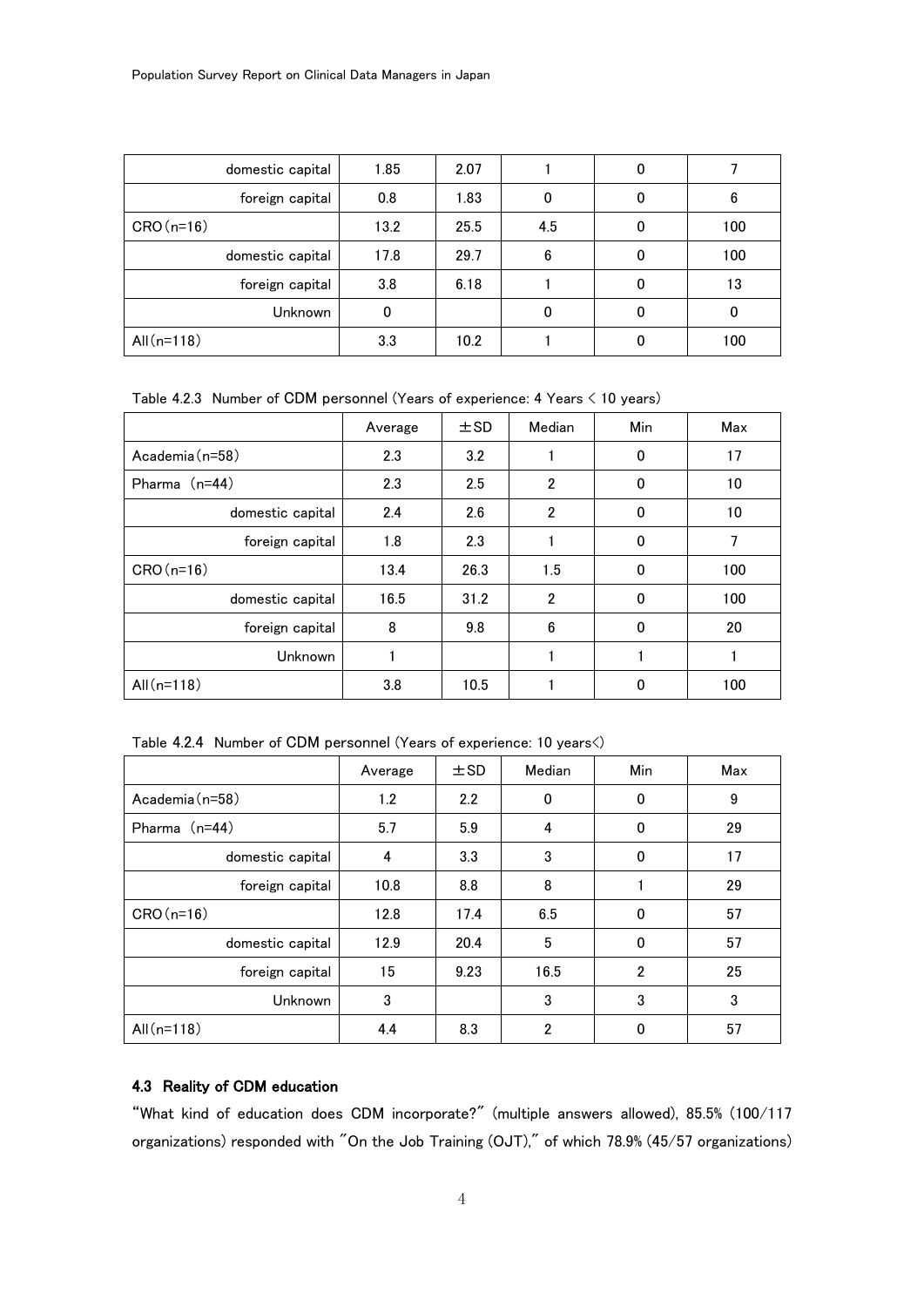were in academia, 93.2% (41/44 companies) were in pharmaceutical companies, and 87.5% (14/16 companies) were in CROs. The overall percentage was high (Table 4.3.1). This was followed by 91 (77.8%) organizations selecting "outside seminars" (Table 4.3.2), 52 (44.4%) organizations selecting  $"$ in-house training materials" (Table 4.3.3), and 37 (31.6%) organizations opting for  $"$ outside e-learning" (Table 4.3.4). Table 4.3.5 shows the five other free text responses.

|                   | $YES$ $%$   | NO <sub>(</sub> ) |
|-------------------|-------------|-------------------|
| Academia $(n=57)$ | 45 (78.9%)  | 12 (21.1%)        |
| $Pharma(n=44)$    | 41 (93.2%)  | 3(6.8%)           |
| domestic capital  | 30          | 3                 |
| foreign capital   | 11          |                   |
| $CRO(n=16)$       | 14 (87.5%)  | 2(12.5%)          |
| domestic capital  | 9           | 2                 |
| foreign capital   | 4           |                   |
| Unknown           | 1           |                   |
| All $(n=117)$     | 100 (85.5%) | 17 (14.5%)        |

Table 4.3.1 On the Job Training (OJT)

Table 4.3.2 External seminars

|                   | $YES$ $%$  | NO <sub>(%)</sub> |
|-------------------|------------|-------------------|
| Academia $(n=57)$ | 42 (73.7%) | 15 (26.3%)        |
| $Pharma(n=44)$    | 40 (91.0%) | $4(9.0\%)$        |
| domestic capital  | 30         | З                 |
| foreign capital   | 10         |                   |
| $CRO(n=16)$       | 9(56.3%)   | 7(43.7%)          |
| domestic capital  | 6          | 5                 |
| foreign capital   | 3          |                   |
| Unknown           | O          |                   |
| All $(n=117)$     | 91 (77.8%) | 26(22.2%)         |

Table 4.3.3 Internal training materials

|                  | $YES$ $%$  | NO <sub>(%)</sub> |
|------------------|------------|-------------------|
| Academia (n=57)  | 15 (26.3%) | 42 (73.7%)        |
| Pharma $(n=44)$  | 27(61.4%)  | 17 (38.6%)        |
| domestic capital | 18         | 15                |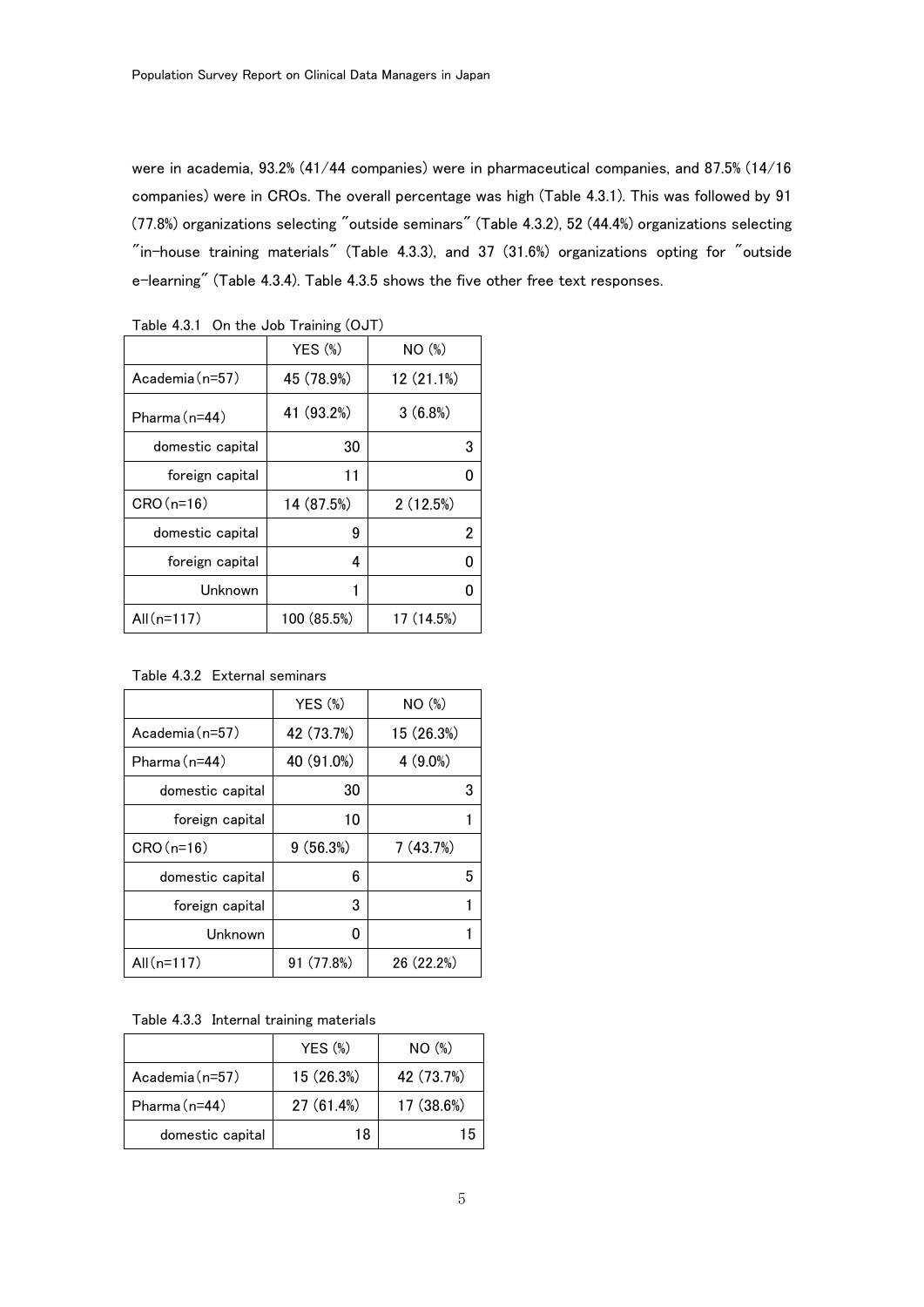| foreign capital  |            |            |
|------------------|------------|------------|
| $CRO(n=16)$      | 10 (62.5%) | 6(37.5%)   |
| domestic capital | 6          |            |
| foreign capital  |            |            |
| Unknown          |            |            |
| All $(n=117)$    | 52 (44.4%) | 65 (55.6%) |

#### Table 4.3.4 External e-learning

|                  | $YES$ $%$  | NO (%)     |
|------------------|------------|------------|
| $Academia(n=57)$ | 27 (47.4%) | 30 (52.6%) |
| Pharma $(n=44)$  | 5(11.4%)   | 39 (88.6%) |
| domestic capital |            | 32         |
| foreign capital  | 4          |            |
| $CRO(n=16)$      | 5(31.3%)   | 11 (68.7%) |
| domestic capital | 4          |            |
| foreign capital  | 0          |            |
| Unknown          |            |            |
| All $(n=117)$    | 37 (31.6%) | 80 (68.4%) |

Table 4.3.5 Other

| Affiliation                   | Other (details)                  |
|-------------------------------|----------------------------------|
| National University Hospital  | No training                      |
|                               | No training programs that we are |
| National University Hospital  | working on independently.        |
| Private University (Hospital) | Consultation by CRO              |
| Private University (Hospital) | Unstaffed and unmaintained.      |
| CRO (domestic)                | Not applicable                   |

## 5. Good Clinical Data Management Practice (GCDMP) Usage Status

Overall, 26.5% (31 organizations) use the GCDMP, which provides guidance on CDM work, in their education and operations (Table 5.1). By industry, pharmaceutical companies were the most frequent users at 31.8%, followed by CROs at 31.3%, and academic institutions at 21.1%.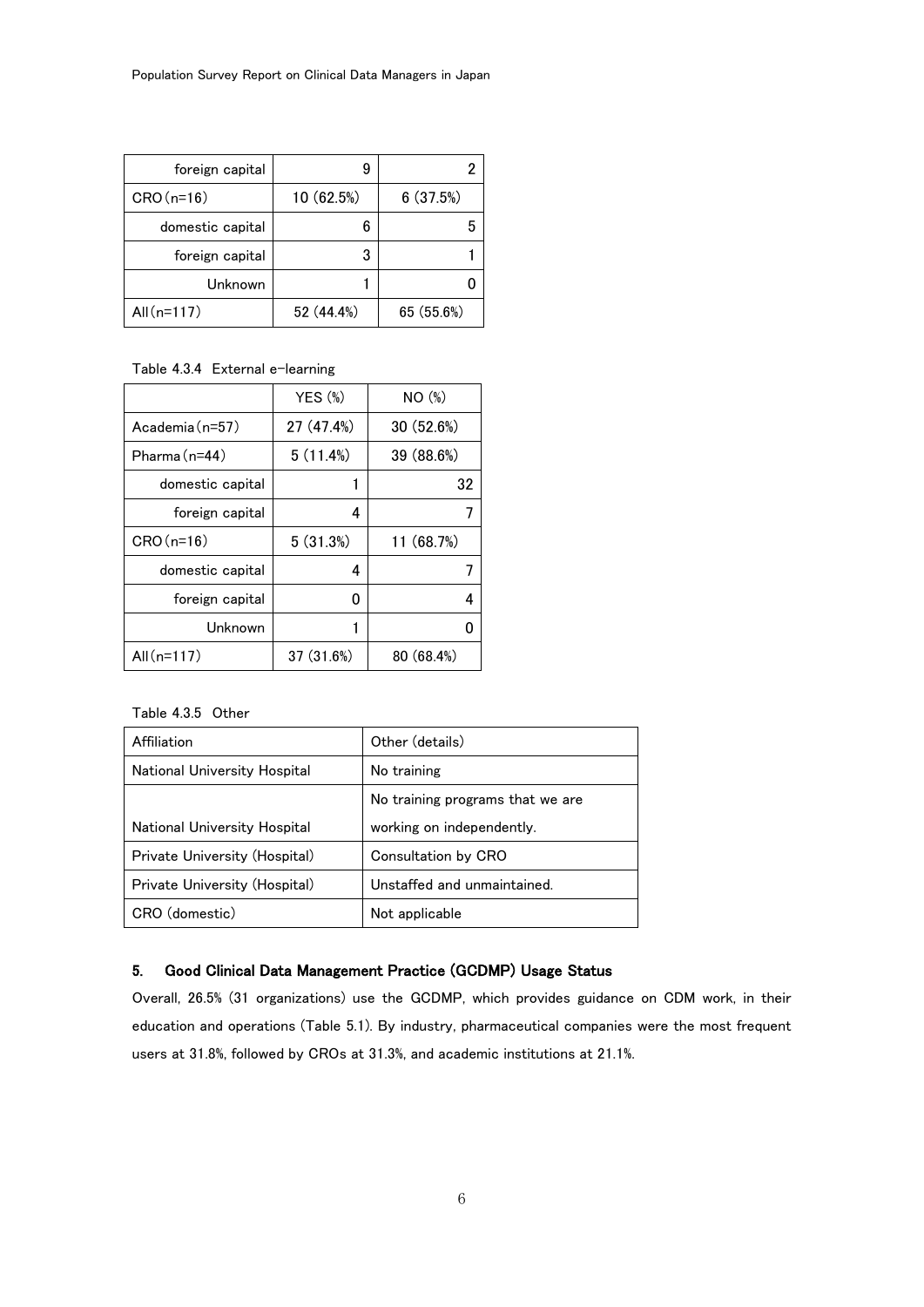|                   | $YES$ $%$  | NO <sub>(</sub> ) |
|-------------------|------------|-------------------|
| Academia $(n=57)$ | 12 (21.1%) | 45 (78.9%)        |
| Pharma (n=44)     | 14 (31.8%) | 30(68.2%)         |
| domestic capital  | 11         | 22                |
| foreign capital   | 3          | 8                 |
| $CRO(n=16)$       | 5(31.3%)   | 11 (68.7%)        |
| domestic capital  | 3          |                   |
| foreign capital   |            | 3                 |
| Unknown           |            |                   |
| All $(n=117)$     | 31(26.5%)  | 86 (73.5%)        |

Table 5.1 Status of GCDMP use in education and practice

#### 6. Interest in CDM education provided by SCDM

In response to the question of whether they would be interested if the SCDM Japan offered CDM education, 93.1% (108/116 organizations) of all respondents (Table 6.1) indicated that they would be interested. Academic institutions, pharmaceutical companies, and CROs all showed high interest at 92.9% (52/56 organizations), 93.2% (41/44 companies), and 93.8% (15/16 companies), respectively.

|                  | $YES$ $%$  | NO <sub>(%)</sub> |
|------------------|------------|-------------------|
| $Academia(n=56)$ | 52 (92.9%) | 4(7.1%)           |
| $Pharma(n=44)$   | 41 (93.2%) | 3(6.8%)           |
| domestic capital | 31         | 2                 |
| foreign capital  | 10         |                   |
| $CRO(n=16)$      | 15 (93.8%) | 1(6.2%)           |
| domestic capital | 11         |                   |
| foreign capital  | 3          |                   |
| Unknown          |            |                   |
|                  |            |                   |

Table 6.1 Interest in CDM education from SCDM

#### 7. Do you want them to obtain CCDM as a career path for CDM?

Regarding the question of whether they would like to have CDM personnel in their departments obtain the SCDM CCDM as a career path for CDM, 67.2% of all respondents (78/118 organizations) indicated they would like to have CDM personnel in their departments obtain the CCDM. Of these, 78.6% (44/56 organizations) were in academia institutions, a high percentage. Pharmaceutical companies and CROs were 54.5% (24/44 organizations) and 62.5% (10/16 organizations), respectively.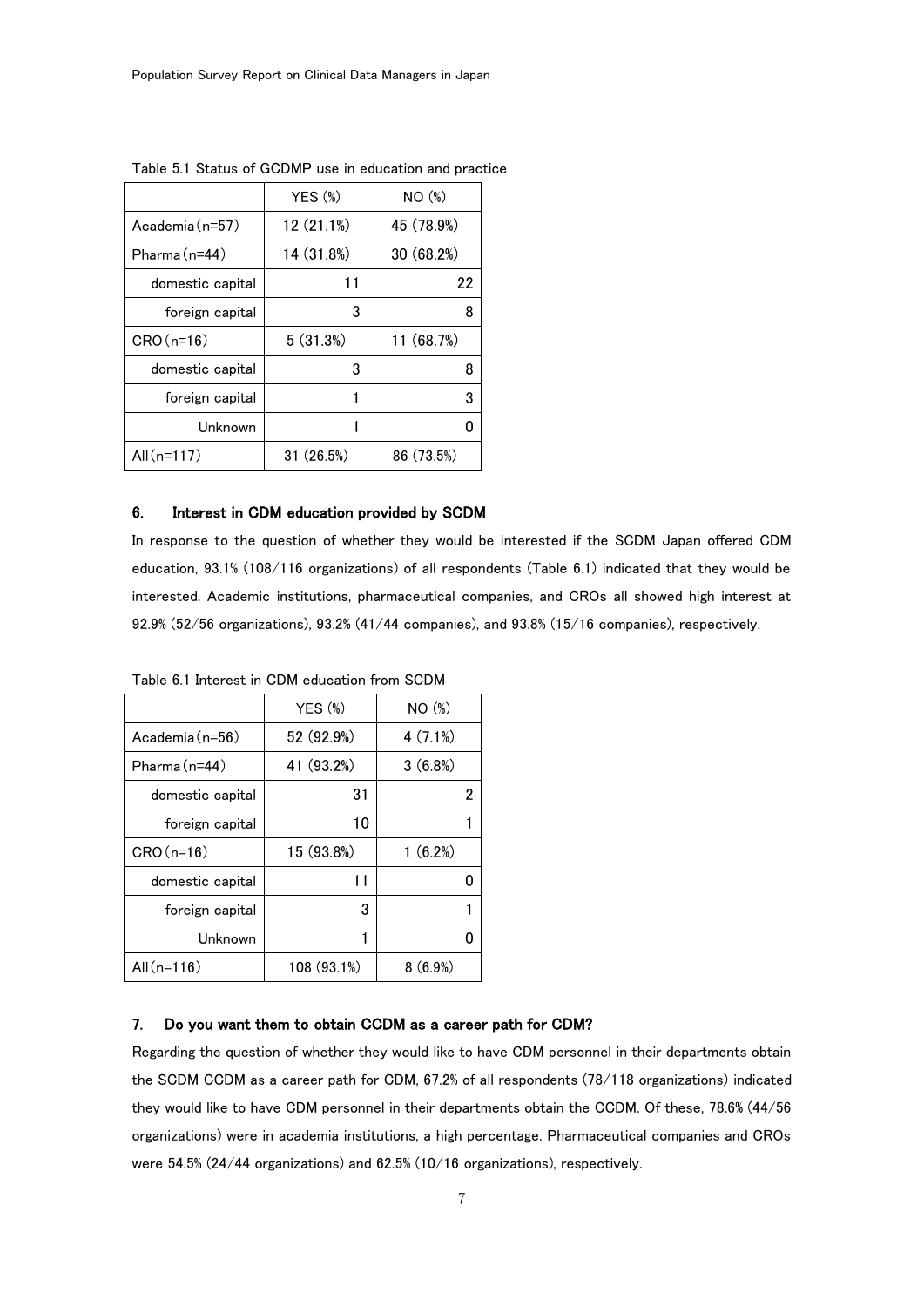|                  | $YES$ $%$  | NO <sub>(</sub> ) |
|------------------|------------|-------------------|
| $Academia(n=56)$ | 44 (78.6%) | 12 (21.4%)        |
| $Pharma(n=44)$   | 24 (54.5%) | 20 (45.5%)        |
| domestic capital | 16         | 17                |
| foreign capital  | 8          | 3                 |
| $CRO(n=16)$      | 10 (62.5%) | 6(37.5%)          |
| domestic capital | 6          | 5                 |
| foreign capital  | 3          |                   |
| Unknown          |            |                   |
| All $(n=116)$    | 78 (67.2%) | 38 (32.8%)        |

Table 7.1 Interest in CCDM

## 8. Would you like to receive information from the SCDM Japan?

"Would you like to receive information from the SCDM Japan?" 81.7% (94/115) of all respondents indicated that they would like to receive information (Table 8.1). Of these, 83.6% (46/55 organizations) were from academia and 88.6% (39/44 organizations) were from pharmaceutical companies, both of which received more than 80% of the responses, indicating a high level of interest in obtaining CDM-related information.

|                  | $YES$ $%$  | NO <sub>(%)</sub> |
|------------------|------------|-------------------|
| $Academia(n=55)$ | 46 (83.6%) | 9(16.4%)          |
| $Pharma(n=44)$   | 39 (88.6%) | 5(11.4%)          |
| domestic capital | 28         | 5                 |
| foreign capital  | 11         |                   |
| $CRO(n=16)$      | 9(56.3%)   | 7(43.7%)          |
| domestic capital | 5          | 6                 |
| foreign capital  | 3          |                   |
| Unknown          |            |                   |
| All $(n=115)$    | 94 (81.7%) | 21 (18.3%)        |

Table 8.1 Interest in receiving information from the SCDM Japan Chapter

## 9. Free comments(n=27)

Table 9.1 Breakdown of free comment responses (n=27)

| Affiliation                                             | Number of responses |
|---------------------------------------------------------|---------------------|
| National University                                     | 10                  |
| <b>Hospitals Clinical Research Promotion Initiative</b> |                     |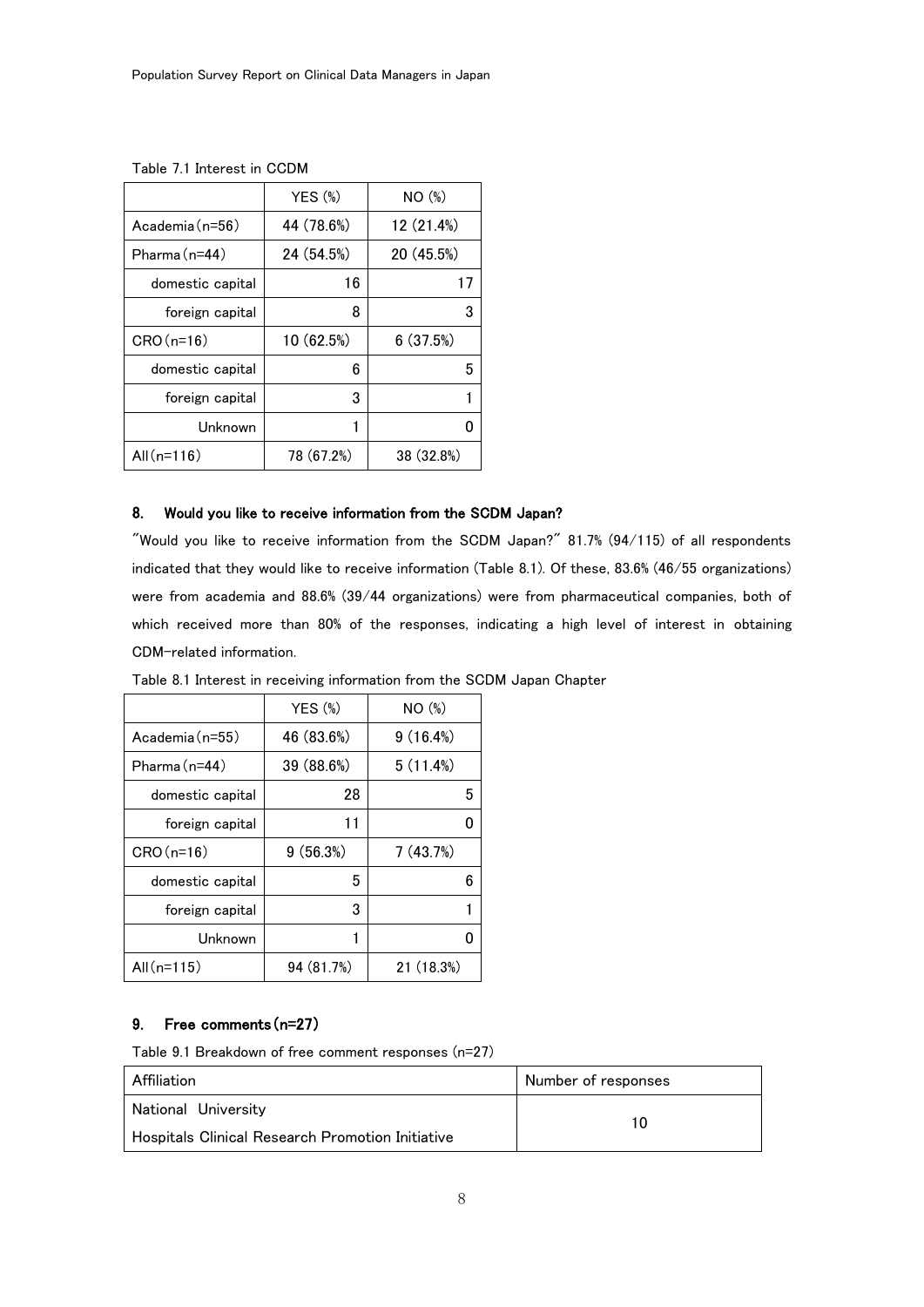| pharmaceutical company                            |  |
|---------------------------------------------------|--|
| National research institutes (6 national centers) |  |
| Japan CRO Association                             |  |
| Public Interest Incorporated Foundation           |  |
| National Hospital Organization                    |  |
| Metropolitan Academic Research Consortium         |  |

## Table 9.2 Free Comment Details

|              | Affiliation | Comments                                                         |
|--------------|-------------|------------------------------------------------------------------|
| $\mathbf{1}$ | NUH-CRPI    | The number of respondents to this survey includes                |
|              |             | temporary staff, as well as staff specializing only in EDC       |
|              |             | construction. We are having difficulties in recruiting DM        |
|              |             | staff, and we are also having difficulties retaining them        |
|              |             | because we cannot find a suitable career path. I came to         |
|              |             | know about SCDM only recently. We believe that we have           |
|              |             | limited education and experience internally, and would           |
|              |             | appreciate it if you would consider providing training.          |
| $\mathbf{2}$ | NUH-CRPI    | I would like to request for CDM education provided by the        |
|              |             | SCDM, Japan.                                                     |
| 3            | NUH-CRPI    | In clinical research, the status of DM is often seen as low      |
|              |             | compared to other industries, so please aim to improve the       |
|              |             | status of DM.                                                    |
| 4            | NUH-CRPI    | Academic certifications are not taken into account for           |
|              |             | full-time employment or promotion, so they do not attract a      |
|              |             | high level of interest. The turnover rate is not low, and the    |
|              |             | cost of education and training cannot be ignored.                |
| 5            | NUH-CRPI    | It is difficult for an organization to be recognized as          |
|              |             | professional because it is not certified and it is difficult for |
|              |             | the person to recognize themselves as professional. I            |
|              |             | always feel that it is necessary to set easy-to-understand       |
|              |             | goals such as acquiring qualifications and to stimulate          |
|              |             | interactions within the same occupation. While CRC and           |
|              |             | statisticians have a central organization, there is no such      |
|              |             | organization for CDM, so we expect SCDM to play a central        |
|              |             | role in domestic CDM.                                            |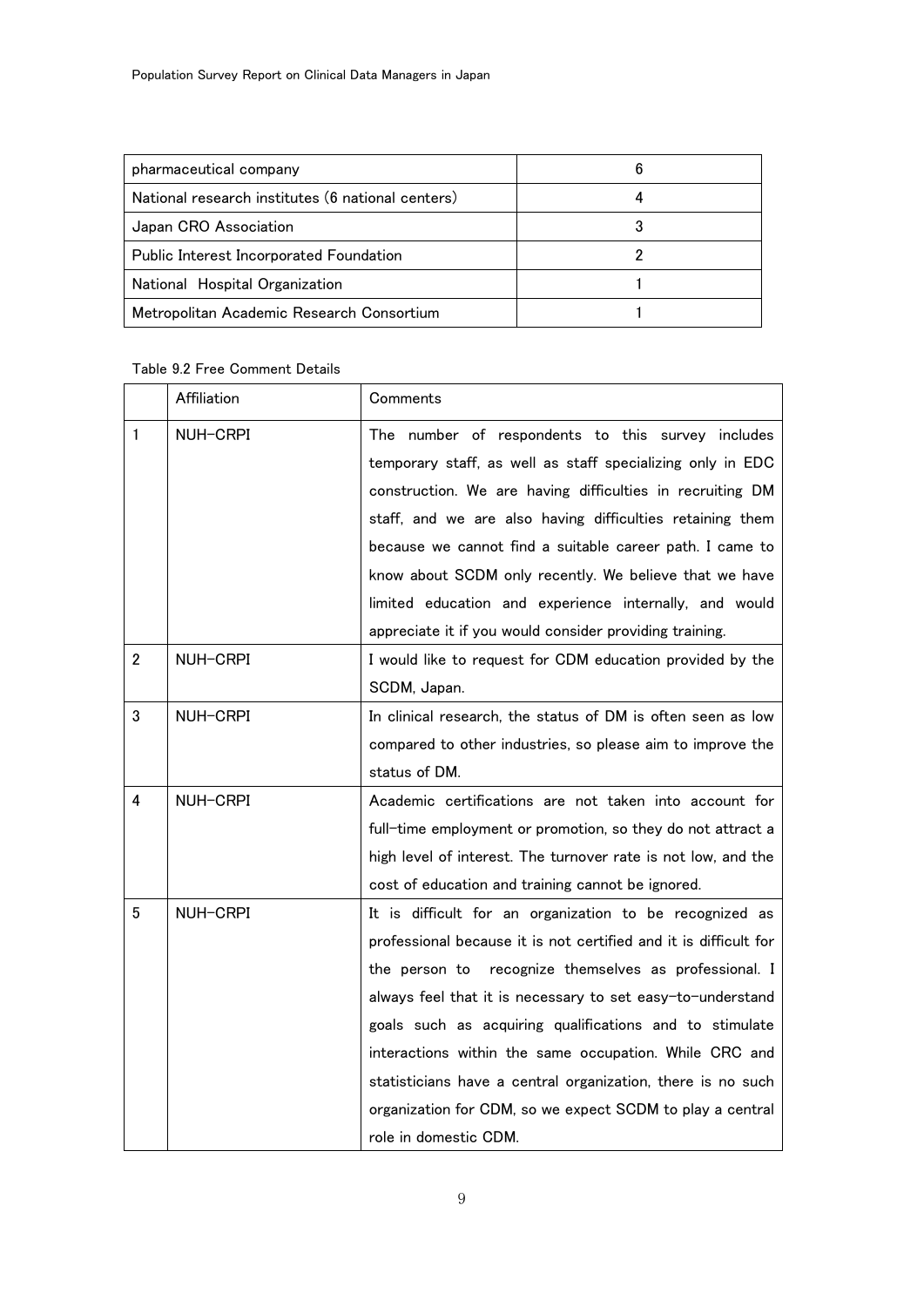| 6               | NUH-CRPI               | Please send information about DM education and provide           |
|-----------------|------------------------|------------------------------------------------------------------|
|                 |                        | templates for materials related to DM.                           |
| $7\overline{ }$ | NUH-CRPI               | We do not have a CDM yet, so we would appreciate it if you       |
|                 |                        | could provide information about the same. Thank you.             |
| 8               | NUH-CRPI               | I expect that the work of DM, such as the certification          |
|                 |                        | system, will be further recognized and that there will be an     |
|                 |                        | environment where you can play an active role for a long         |
|                 |                        | time.                                                            |
| 9               | NUH-CRPI               | I would like to disseminate any information about seminars,      |
|                 |                        | about international trends<br>letters<br>news<br>to<br>the<br>or |
|                 |                        | department.                                                      |
| 10              | NUH-CRPI               | Establish competencies and skill sets related to CDM in          |
|                 |                        | academia.                                                        |
| 11              | Pharmaceutical company | I would like to have a Japanese version of GCDMP.                |
|                 | (domestic)             |                                                                  |
| 12              | Pharmaceutical company | When I heard your presentation at the Drug Information           |
|                 | (domestic)             | Association (DIA) a few years ago, I signed up for the           |
|                 |                        | newsletter with two of my enrolled students, however, both       |
|                 |                        | did not receive any newsletter afterward. I was speculating if   |
|                 |                        | the newsletter was never sent out or if it was only sent to      |
|                 |                        | us.                                                              |
| 13              | Pharmaceutical company | The scope of the work of the DM is diverse and is changing       |
|                 | (domestic)             | with the times. Therefore, we hope that you will conduct         |
|                 |                        | educational activities in collaboration with the global          |
|                 |                        | headquarters, based on the current requirements.                 |
| 14              | Pharmaceutical company | It would be helpful if there was a Japanese version of CDM       |
|                 | (domestic)             | certification.                                                   |
| 15              | Pharmaceutical company | Ongoing GCDMP updates, timely response to<br>new                 |
|                 | (domestic)             | technologies.                                                    |
|                 |                        | Reference to GCDMP as career path for CDM.                       |
| 16              | Pharmaceutical company | Since we are a foreign pharmaceutical company, we are            |
|                 | (foreign)              | influenced by the trends of the global headquarters (for         |
|                 |                        | example, SCDM is more focused on ACDM than SCDM).                |
|                 |                        | However, I am interested in exchanging information with          |
|                 |                        | SCDM and its participants, especially in defining the            |
|                 |                        | capabilities required for CDM, the knowhow to develop it,        |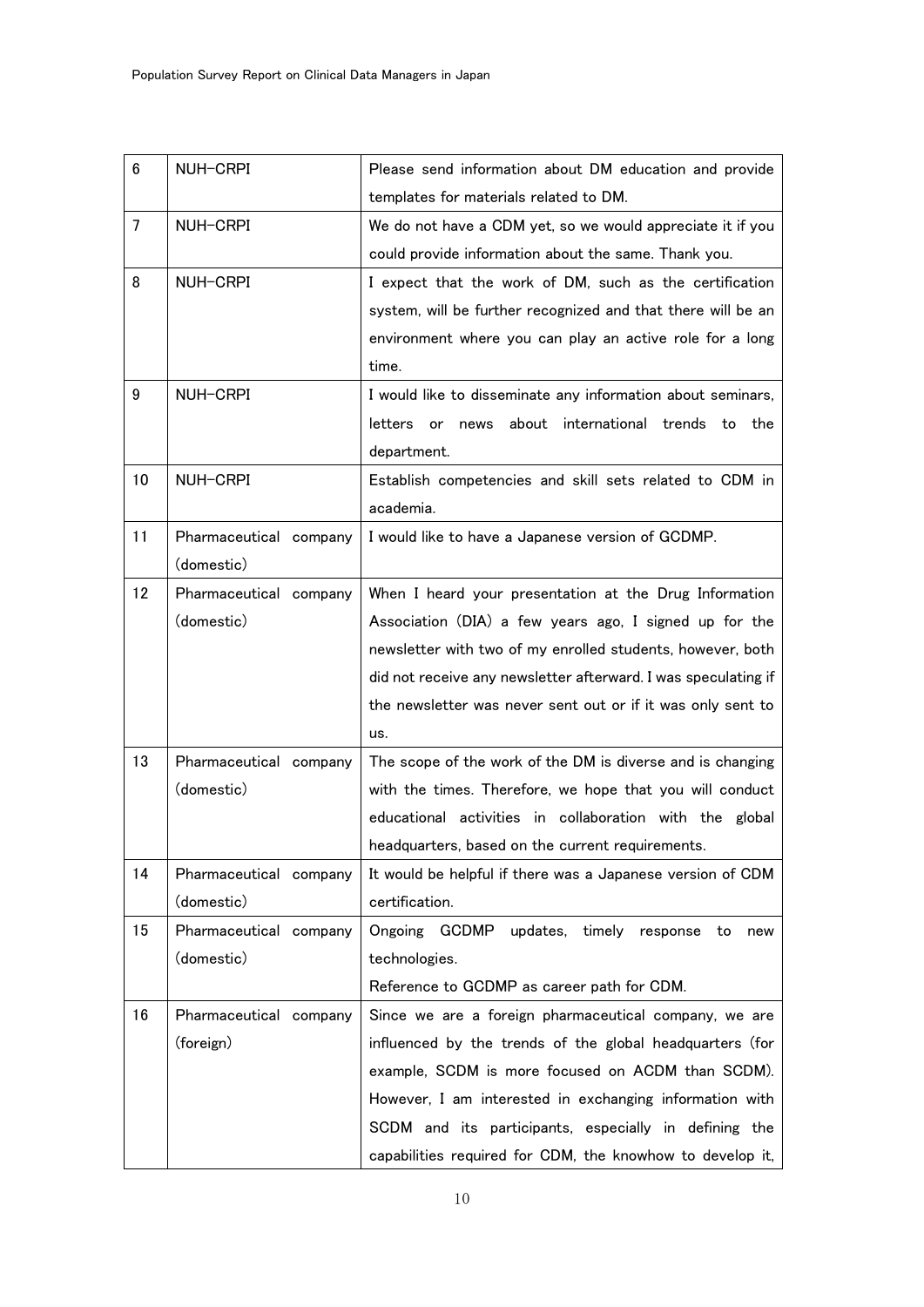|    |                         | and providing a platform for it.                                   |
|----|-------------------------|--------------------------------------------------------------------|
|    |                         |                                                                    |
| 17 | National research       | There is a conference in my country every year, however, I         |
|    | institutes (6 national  | expect it will be held in Japan too.                               |
|    | centers)                | It would be helpful if there were workshops and study groups       |
|    |                         | on specific clinical research and support. For example, I          |
|    |                         | would like to see support for capacity building related to DM,     |
|    |                         | such as when it is held before and after approval as a core        |
|    |                         | hospital for clinical research.                                    |
| 18 | National research       | We would like to have our students obtain CCDM, however,           |
|    | institutes (6 national  | it is somewhat challenging, so we would appreciate it if the       |
|    | centers)                | SCDM Japan Chapter had a certification program to help             |
|    |                         | them move toward CCDM.                                             |
| 19 | National research       | Since it is in English, the course materials are translated        |
|    | institutes (6 national  | into Japanese. Cost consideration for personnel striving for       |
|    | centers)                | ARO.                                                               |
| 20 | National research       | The CCDM exam is difficult to qualify, including the fact that     |
|    | institutes (6 national  | it is in English, so I think that a Japanese version would         |
|    | centers)                | increase the number of examinees.                                  |
| 21 | Japan CRO Association   | I would like to suggest that the Japanese people be                |
|    | (domestic)              | educated mainly in Japanese.                                       |
| 22 | Japan CRO Association   | No Comments                                                        |
|    | (domestic)              |                                                                    |
| 23 | Japan CRO Association   | Compared<br>statisticians,<br>DM.<br>staff<br>limited<br>to<br>has |
|    | (domestic)              | opportunities to make presentations outside the company,           |
|    |                         | so I expect this will lead to opportunities to communicate         |
|    |                         | not only domestically but also overseas in English.                |
| 24 | Public Interest         | I look forward to participate in workshops and training            |
|    | Incorporated Foundation | sessions.                                                          |
| 25 | Public Interest         | There are several data managers working in the same                |
|    | Incorporated Foundation | organization. However, they have different affiliations, and       |
|    |                         | we do not know who the data manager is in terms of                 |
|    |                         | personnel information. For example, a research assistant           |
|    |                         | may be working as a local data manager. In addition, we            |
|    |                         | found out that there are some employees who have the job           |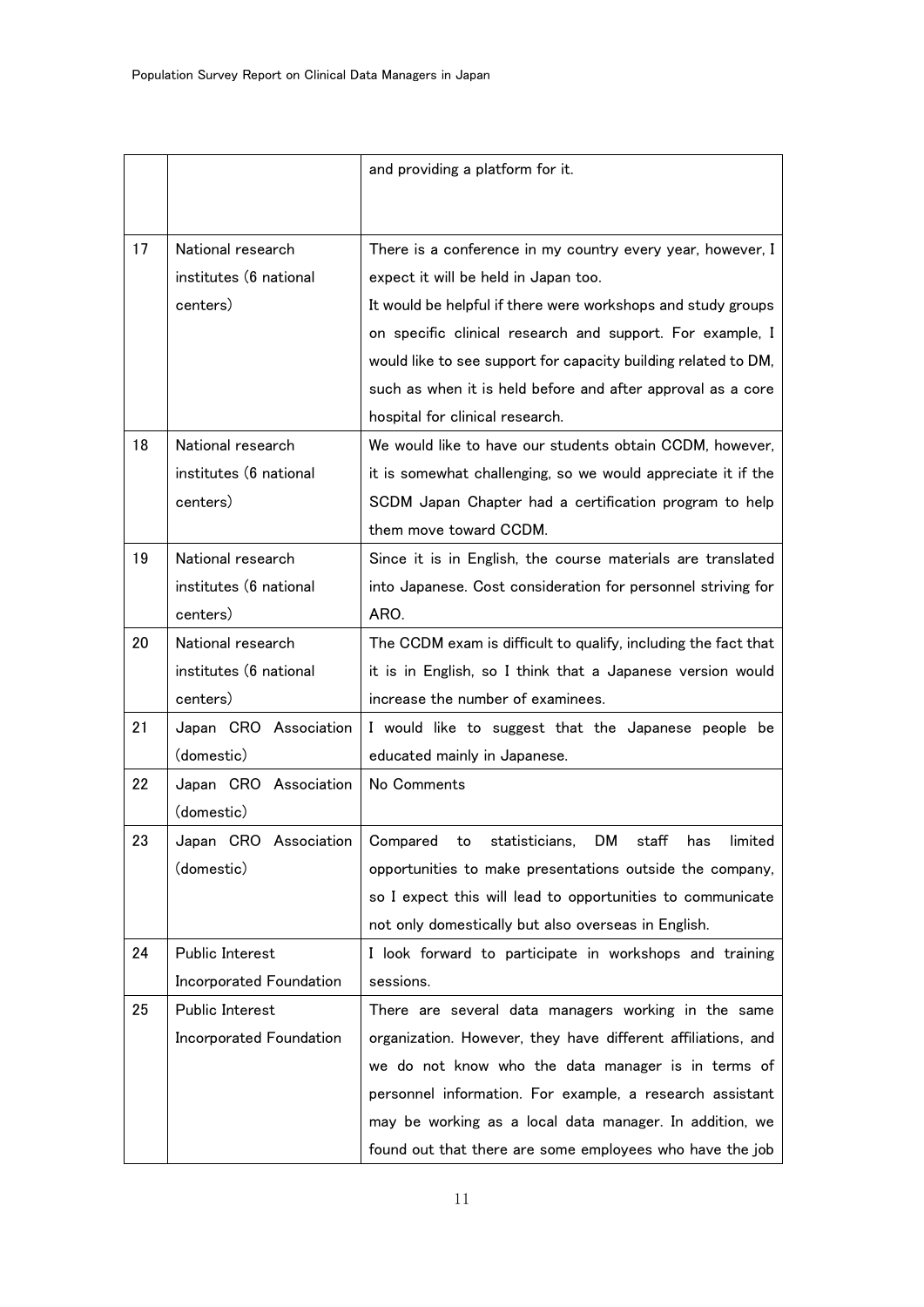|    |                       | title of clinical trial data manager but are not in charge of     |
|----|-----------------------|-------------------------------------------------------------------|
|    |                       | data management at all. Although the job title is known by        |
|    |                       | HR, there is no systematic understanding of the work              |
|    |                       | content and years of experience as a data manager in the          |
|    |                       | skills inventory.                                                 |
|    |                       |                                                                   |
| 26 | National Hospital     | It is still difficult to understand the benefits of obtaining and |
|    | Organization          | maintaining SCDM, CCDM certification.                             |
|    |                       | It would be helpful if the costs of obtaining and maintaining     |
|    |                       | the certification were easier to understand.                      |
|    |                       | I think it would be good if there were a system for academics     |
|    |                       | to obtain the Japanese version of SCDM educational                |
|    |                       | materials at low cost.                                            |
|    |                       | There is also the Data Manager Certification System of the        |
|    |                       | Japanese Association for Cancer Therapy and the Data              |
|    |                       | Management Seminar of the Japan Science and Technology            |
|    |                       | Federation.                                                       |
| 27 | Metropolitan Academic | We are aware of the need to improve the system, however,          |
|    | Research Consortium   | as a university we have not taken any steps yet.                  |
|    |                       | If you can provide us relevant information, we will strive to     |
|    |                       | keep pace with the developments.                                  |

#### 10. Considerations

## Number of CDM personnel

The response rate in this survey was 64%, with 118 of the 184 organizations responding. The total number of CDM personnel in the 118 responding organizations was 1348.5. The purpose of this survey was to determine the actual number of CDM personnel in Japan. The overall number of CDM personnel is estimated to be 2102 when calculated proportionally from the 118 organizations that responded. However, since this survey did not collect information on the size, and other attributes of the organizations that responded, the results cannot be directly applied to organizations that did not respond, and it is difficult to estimate the exact number of respondents. The number of CDM personnel in Japan is estimated to be in the range of approximately 1,500 to 2,000.

## Academia Organizations

In this survey, 39 out of 42 (93%) member institutions of the National University Hospital Clinical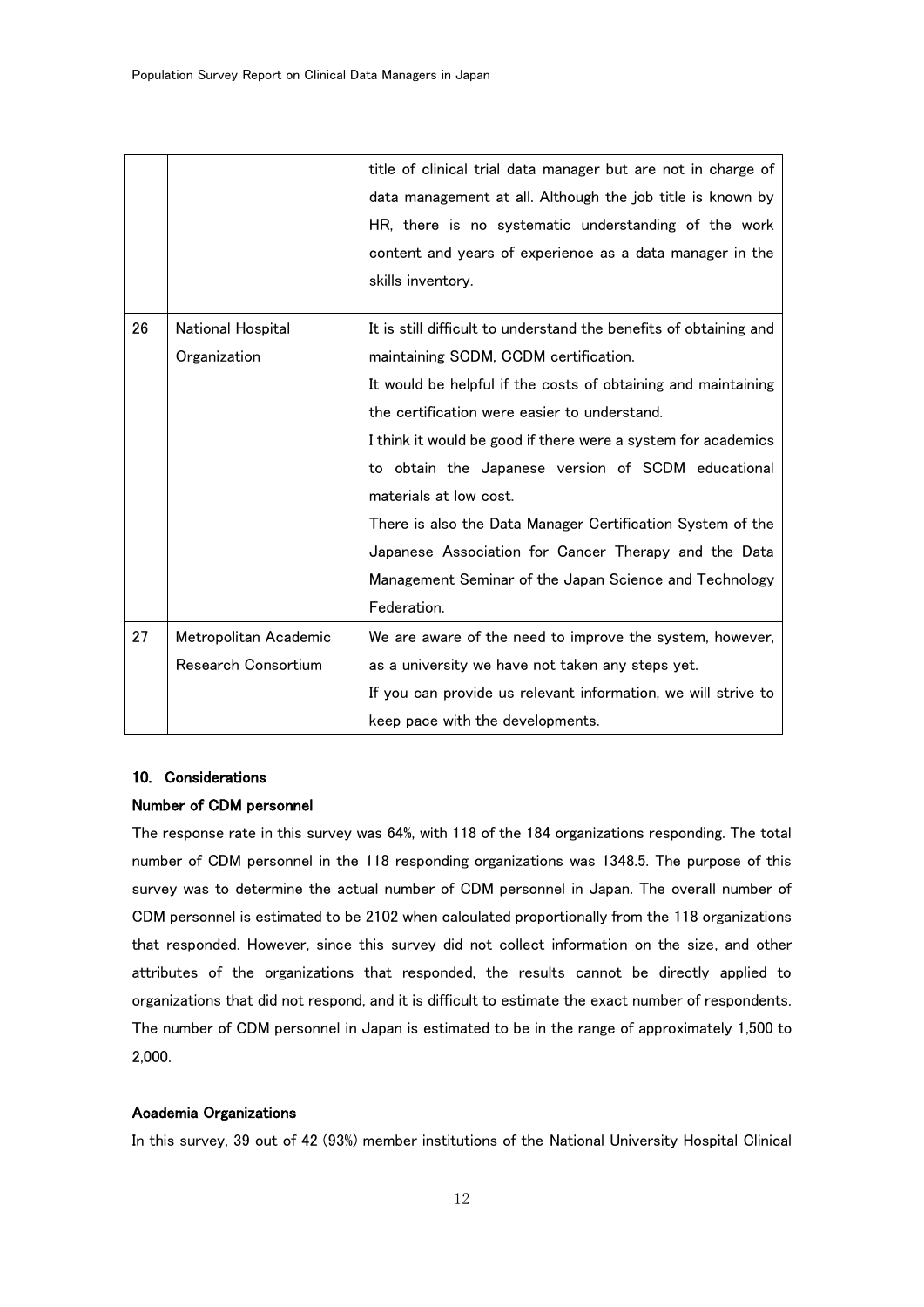Research Promotion Initiative responded, and 10 out of 19 (53%) member institutions of the Metropolitan Academic Research Consortium (MARC), which consists of private universities, 9 out of 10 organizations with ARO functions, including national research and development corporations including 6 national centers, the National Hospital Organization, and public interest foundations, responded. Total 57 organizations responded.

They were cooperative in the CDM survey, and the large number of responses indicates that the survey was of significant interest to AROs.

The total number of CDM personnel was 304.5 (22.6% of all organizations), with a mean  $\pm$  standard deviation of  $5.3 \pm 6.6$  and a median of 3.

While some institutions had a maximum of 31 staff, most institutions had about 3 staff working on the job, and the average number of years of experience of the institutions was

Less than 4 years Mean  $\pm$  standard deviation 1.8  $\pm$  2.5 persons

More than 4 years but less than 10 years Mean  $\pm$  standard deviation 2.3  $\pm$  2.5

More than 10 years Mean  $\pm$  standard deviation 1.2  $\pm$  2.2

The distribution was about 1-2 people in each of the career levels of beginner, mid-career, and skilled. The distribution of the number of people from skilled to novice is not wide, and it is not a continuous employment. The number of employees is not widespread, ranging from skilled to novice researchers, and it is possible that the employment structure is such that the staff is supplemented when there is a shortage at each level, rather than being employed continuously.

In many cases, AROs do not have sufficient research funds, and there are few opportunities to outsource data management work with a small number of CDM personnel in the organization. In addition, the distribution of the number of people by years of experience indicates that even skilled people have to work as practitioners (people who actually work on individual projects) rather than just supervising beginners.

As for the education of CDM, 45 out of 57 organizations (78.9%) adopted on-the-job training (OJT), and only 15 organizations (26.3%) had educational materials within their organization.

Organizations using external e-learning were 27 (47.3%) and 42 organizations (73.7%) attended external seminars, indicating that they are seeking outside educational opportunities to supplement OJT. However, as mentioned earlier, while AROs are required to perform all aspects of clinical data management work, they are supplemented by external seminars, which suggest that a systematic and comprehensive educational system has not been introduced.

Consequently, 52 AROs (92.9%) out of 56 organizations are highly interested in the CDM education provided by SCDM. The fact that only 12 organizations (21.0%) are currently using the GCDMP, which is a systematic education material, indicates that they have high expectations from the systematic education provided by SCDM.

From the aforementioned distribution of personnel in the organizations, it can be inferred that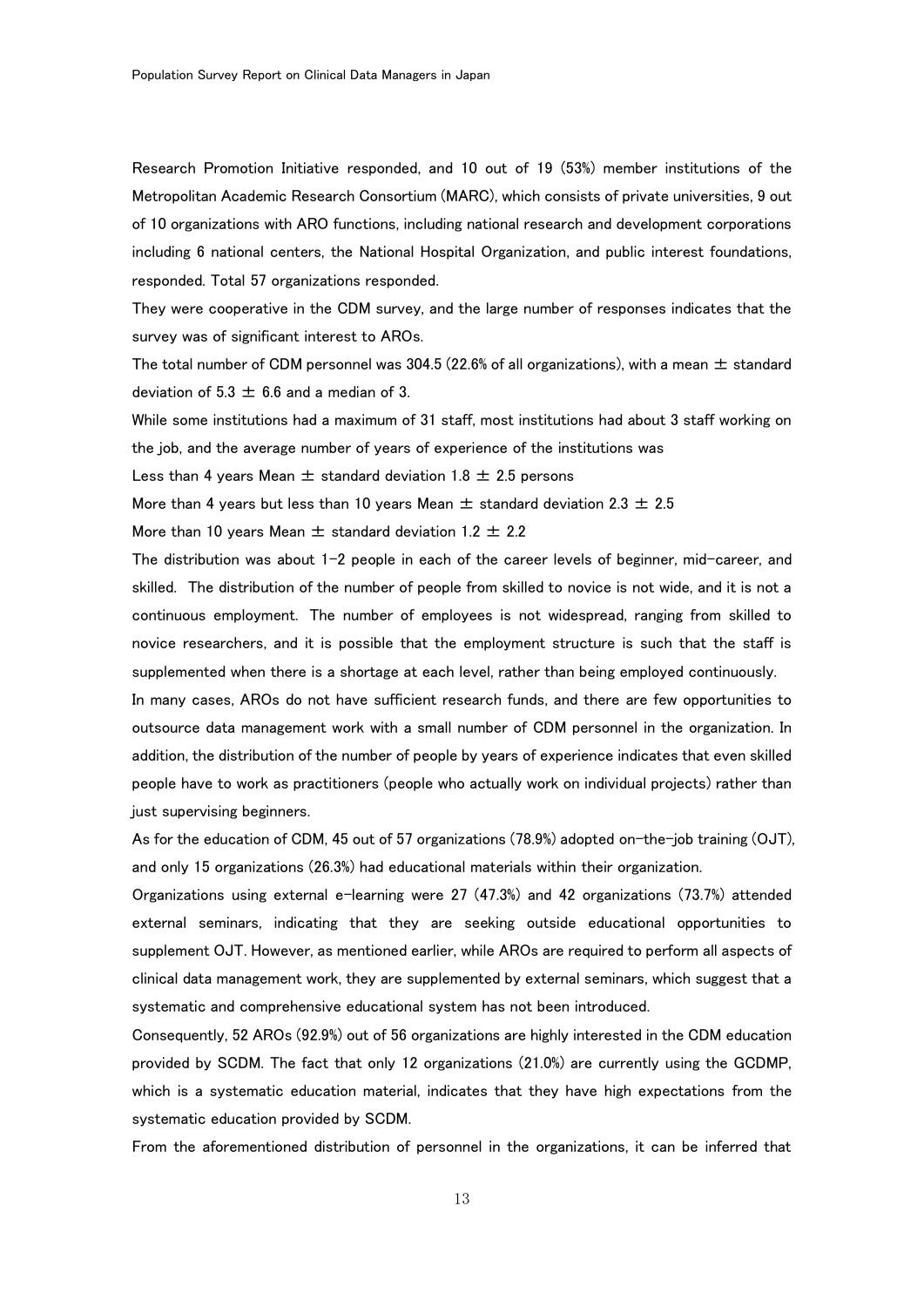there is a high level of interest in both certification as a result of systematic acquisition of knowledge and skills and career development within their own organizations.

As can be seen from the comments in the free comments section, there are high expectations from the SCDM Japan, not only for the training and education of data managers, but also as a guidepost for career paths and status improvement, and as a place for data managers to interact.

#### Pharmaceutical industry

In this survey, 44 out of 66 (66.7%) pharmaceutical companies responded, and the number of CDM personnel totaled to 413, with a mean  $\pm$  standard deviation of 9.4  $\pm$  4.5, of which 265 were domestic (33 companies), with a mean  $\pm$  standard deviation of 8  $\pm$  6.6, and 148 were foreign (11 companies), with a mean  $\pm$  standard deviation of 13.5  $\pm$  12. There were a few foreign-invested companies with one organization, but overall the number of employees tended to be higher than that of domestic companies. Regarding the number of employees in pharmaceutical companies as a whole, for the 22 companies that did not respond to the survey, assuming that the ratio of domestic and foreign capital is about the same as that of the responding companies, the number of employees would be 207 if calculated proportionally from the 44 responding companies, and the number of employees in 66 companies would be estimated to be 620.

In pharmaceutical companies, when data management personnel started to be recognized in drug development and began to be responsible for so-called data management operations such as data quality assurance, Case Report Form (CRF ) creation for data collection, EDC construction, and so on, they were often assigned from statisticians, monitoring personnel, and system-related personnel. The results of this survey also show that the number of years of experience is increasing. In the results of this survey, the small number of respondents with less than four years of experience may be in part owing to the fact that few new graduates are hired. However, the small number of respondents with less than four years of experience may also have an impact on the future prospects of data management operations in pharmaceutical companies and the company's policy to secure internal staff. Under such circumstances, the results of the survey on data management education show that most of the respondents rely on on-the-job training and external seminars, which has been the trend in the industry since the beginning of the need for data management work in drug development. Whereas, in order to examine the relationship between the size of the organization and the status of education, we looked at the median number of data management staff in companies with more than 7 staff and companies with less than 7 staff. Nineteen companies (86.4%) with more than 7 staff have in-house educational materials and 19 companies use external seminars. In the 22 companies with less than 7 employees, 8 companies have internal training materials (36.3%) and all 22 companies have external seminars. As for external e-learning, only up to 5 companies utilized it, but 5 out of 5 companies had more than 7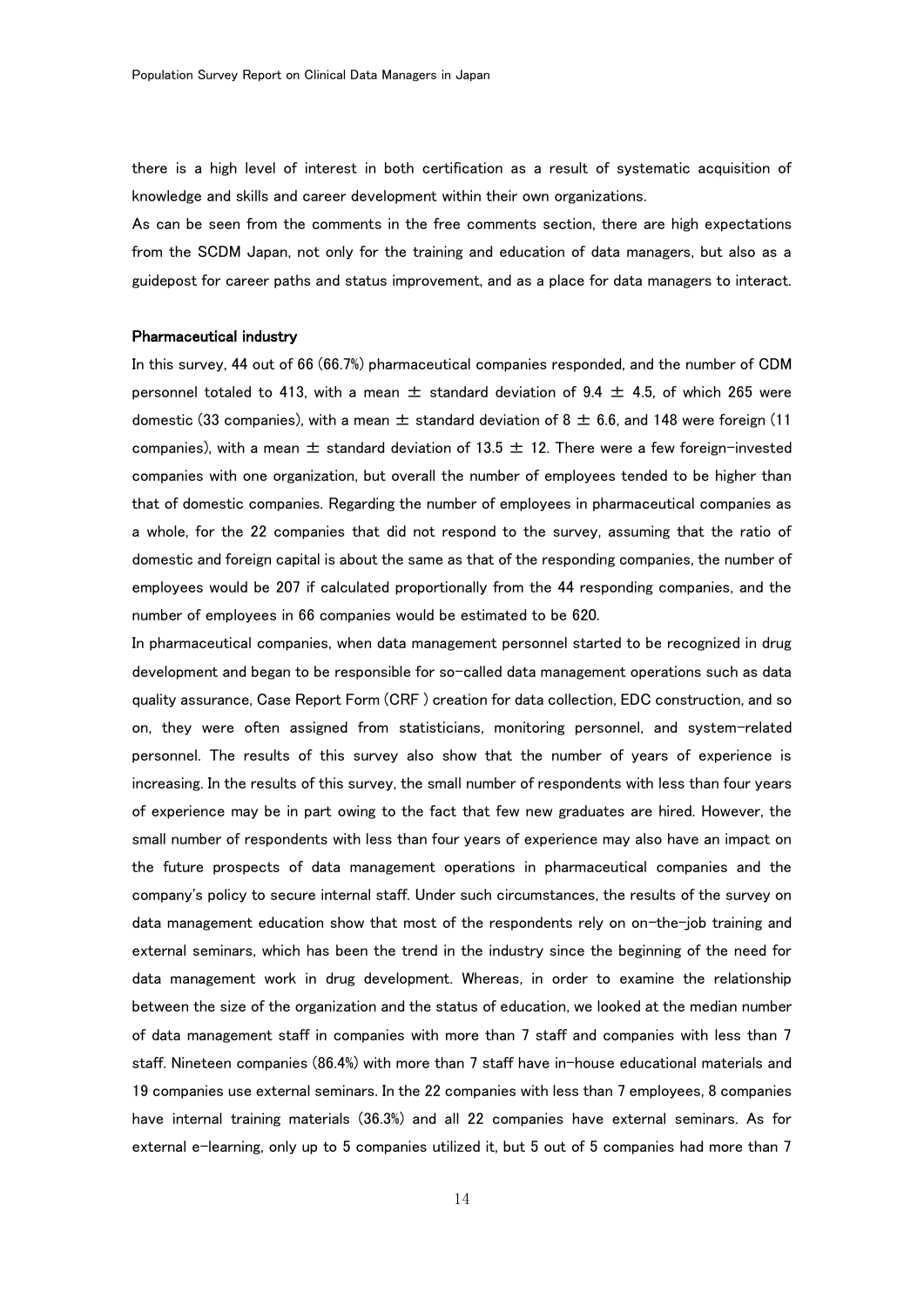employees. Regarding the education of CDM personnel in pharmaceutical companies, on-the-job training and external seminars are the main methods regardless of the size of the organization or whether it is internally or externally funded, and as the scale of the company increases, they tend to prepare a variety of opportunities such as internal training materials and external e-learning. Companies with a sufficient number of employees tend to have more opportunities to conduct business in-house and to have a greater need to educate their CDM personnel, so they tend to have more training programs in place. Companies with a small number of employees have more opportunities to outsource their CDM personnel training and have not changed significantly from the traditional OJT and external seminars. On the other hand, there was a high level of interest in educational opportunities from SCDM and in acquiring CCDM regardless of the size of the organization (organizations with more than 7 people: 21 companies (95.5%); organizations with less than 7 people: 20 companies (91%)). Organizations with more than 7 employees: 14 companies (63.6%), organizations with less than 7 employees: 10 companies (45.5%)). Although it is difficult for pharmaceutical companies to determine at what scale they will maintain their data management organizations, at least in the future, data management operations are expected to change, diversify, and become more specialized. However, unless they are large organizations, it will be difficult for them to provide education that covers all the changes that will occur in the future, so they are interested in using materials from external educational institutions and participating in educational opportunities.

#### CROs

In this survey, 16 (34%) of the 47 CROs that are members of the Japan CRO Association (including 32 supporting members) responded, and the number of CDM personnel totaled to 631, with a mean  $\pm$  standard deviation of 39.4  $\pm$  66.3, of which 520 (11 domestic companies) and 47.3  $\pm$  79.0 (mean  $\pm$  standard deviation), and 107 (4 foreign companies). The number of foreign employees (4 companies) totaled 107, with a mean  $\pm$  standard deviation of 26.8  $\pm$  17.9. The number of employees varied greatly among the companies, but it can be inferred that some companies included temporary staff in their numbers, while others were supporting members and had no CDM function. The number of DM employees in 2020, according to the Japan CRO Association, was 2,102. We assume that this number includes temporary employees such as input staff.

Many data management tasks tend to be outsourced to CROs, and the number of people involved in data management tasks is on the rise. Alternatively, data management operations are becoming more multifunctional, and those in charge of coding only, central monitoring in RBA (Risk-based Approach), and Study Data Tabulation Model (SDTM) creation for Clinical Data Interchange Standards Consortium (CDISC), and so on, are developing out of data management operations. In some cases, they have evolved from data management operations and are functioning as a new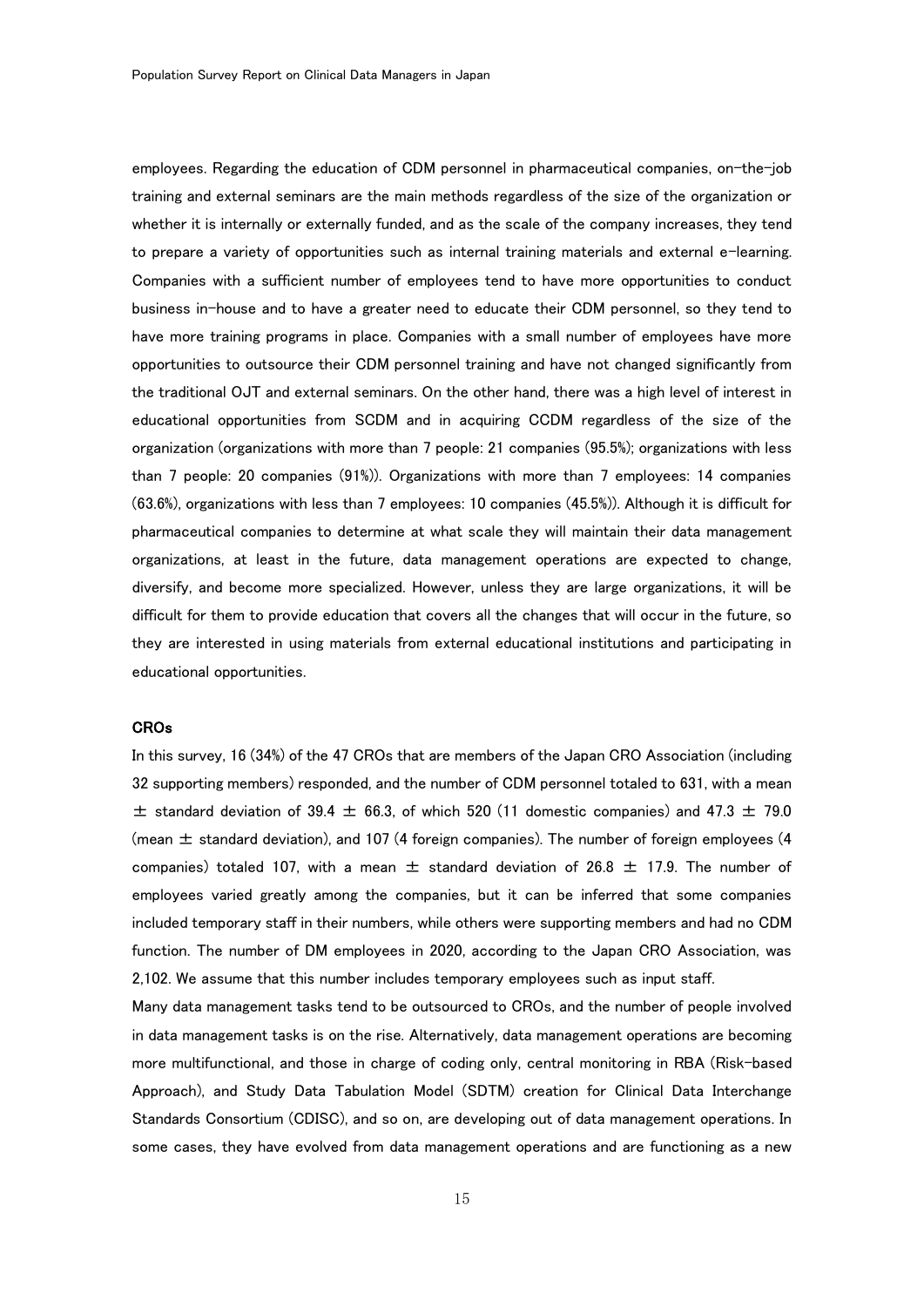organization. The mean  $\pm$  standard deviation of the number of people with each year of experience in data management is 13.2  $\pm$  25.5 people with less than 4 years of experience, 13.4  $\pm$ 26.3 people with 4 to 10 years of experience, and 12.8  $\pm$  17.4 people with all age groups. We believe that this is due to the fact that this type of work involves more internal work than monitoring work, making it easier to work for a long time according to life events.

As for the education of CDM, 14 of 16 companies (87.5%) provide on-the-job training (OJT), and 10 of 16 companies (62.5%) have in-house training materials. As a contract research organization, CROs are expected to work immediately as soon as possible. For this reason, we believe that on-the-job training (OJT) tends to be used more frequently, in which employees are trained step-by-step and learn the work by being assigned to actual tasks. Since the emphasis is on practical experience rather than systematic education, few companies use external e-learning or external seminars: 5 out of 16 companies (31.3%) and 9 out of 16 companies (56.3%), respectively. Whereas, data management operations are becoming more multifunctional, and it is becoming more difficult to perform operations with knowledge of DM operations only. Against this background, 15 out of 16 CROs (93.8%) expressed interest in the CDM education provided by SCDM. In addition, 10 of 16 CROs (62.5%) are interested in obtaining the CCDM certification offered by SCDM, because CROs are fiduciary organizations, and having some kind of certification can be an indicator of the quality of their work. It is becoming increasingly difficult to cover the training of data management operations, which are becoming increasingly multifunctional, through on-the-job training, and the need for systematic training in data management operations is likely to increase in the future.

#### 11. Summary

This is the first nationwide survey of the number of CDM personnel in Japan, conducted across industries (academic institutions, pharmaceutical companies, and CROs), with the aim of ascertaining the actual number of CDM personnel in Japan. Based on the results of this survey, the number of CDM personnel in Japan is estimated to be around 1,500 to 2,000. The results of the survey on CDM education and career paths suggest that there is a tendency to seek comprehensive and systematic CDM education from external institutions, and this confirms the issues and needs that the SCDM Japan will face in developing CDM education in Japan in the future.

#### Acknowledgements

We would like to express our deepest gratitude to the organizations that responded to this survey. We would also like to thank the Secretariat of the National University Hospital Clinical Research Promotion Initiative, the Data Science Committee of the Japan Pharmaceutical Manufacturers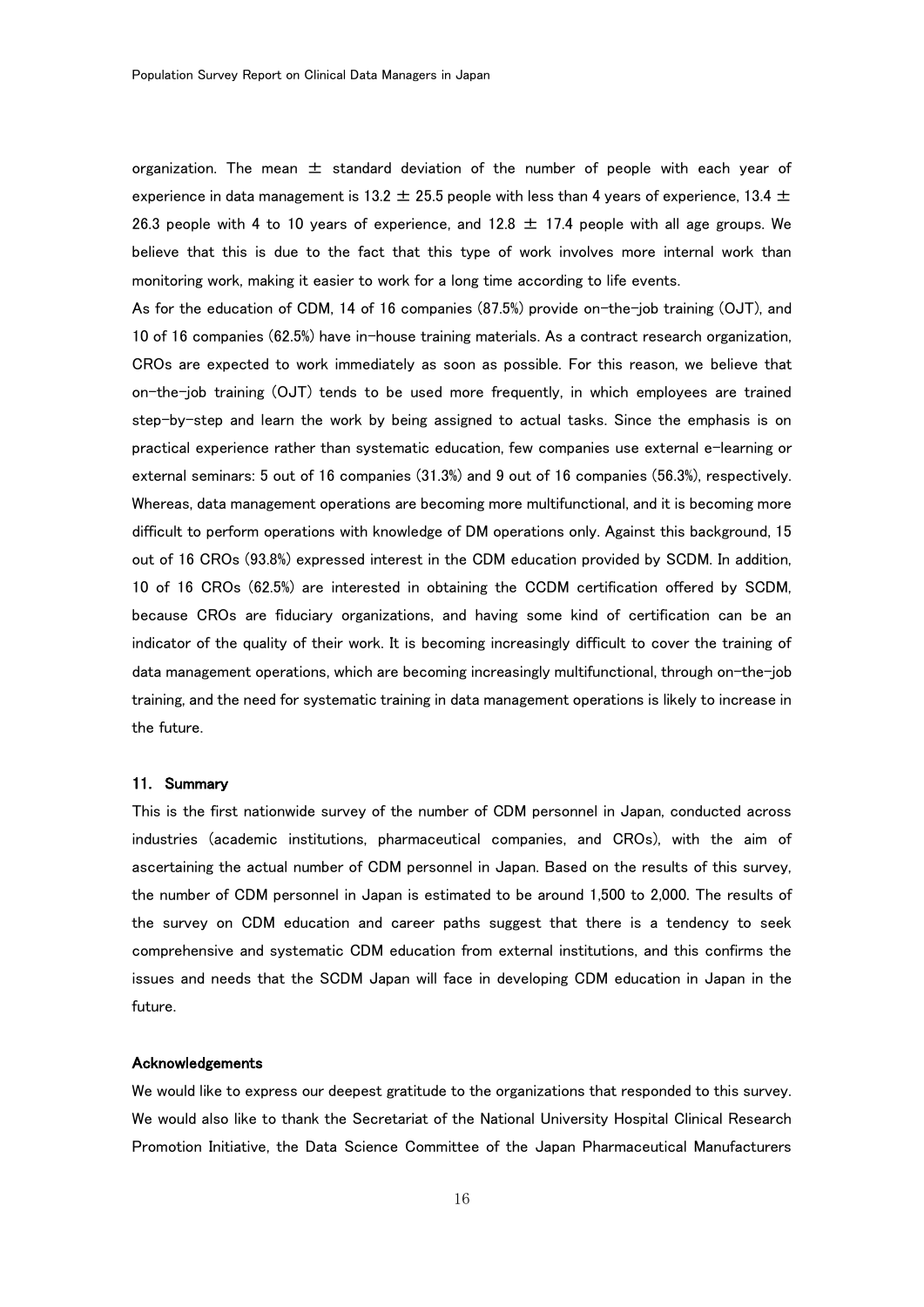Association, the Secretariat of the Japan CRO Association, and the Secretariat of the Metropolitan Academic Research Consortium (MARC) for their cooperation in distributing the survey forms.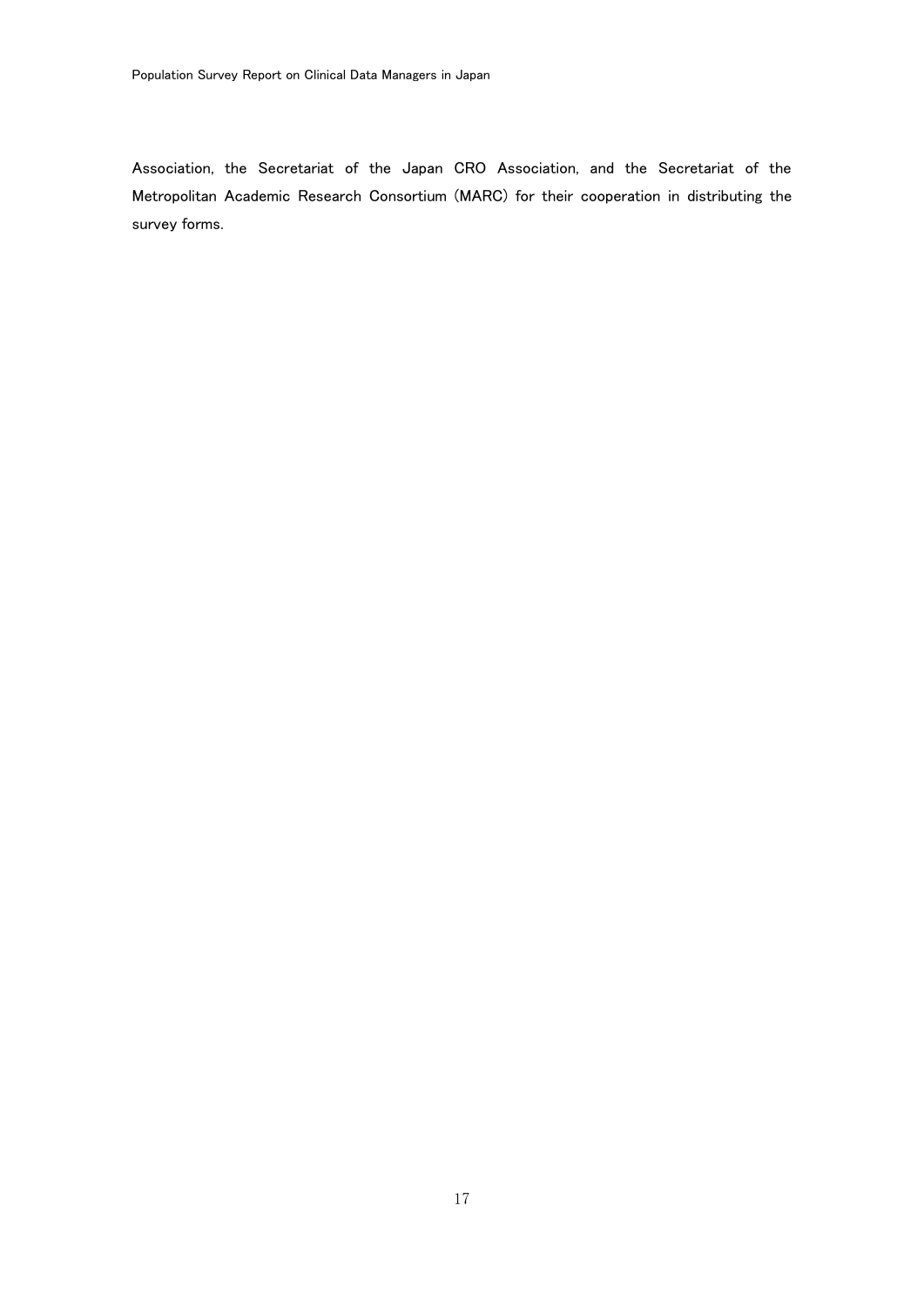# Survey on Clinical Data Manager

## 《Survey background and purpose》

In February 2019, the Society for Clinical Data Management (SCDM), an international academic organization for clinical data management, established the Japan Steering Committee (Japan Chapter). The SCDM Japan Chapter is working to develop education for clinical data managers (CDM) through Good Clinical Data Management Practice (GCDMP) and Certified Clinical Data Manager (CCDM), and to support the formation of career paths. As a non-profit organization that provides information and education on CDM, we have decided to conduct a survey of the CDM population in Japan. We believe that understanding the number of CDM in Japan will provide important information that will serve as a basis for developing education that meets the actual needs of Japan. We are planning to publish the results of this survey on the SCDM website, and we would appreciate your cooperation in the survey.

## Target of the questionnaire:

Target organizations: Academia institutions, pharmaceutical companies, CROs in Japan Respondents: Heads of departments that perform data management operations such as data management departments, or persons with appropriate positions \* Answer time: 3-5 minutes (11 questions in total) Survey period: August 2021 Investigator: SCDM Japan Steering Committee Co-Chairs Takuhiro Yamaguchi: Tohoku University Hospital Clinical Trial Data Center Tempei Miyaji: The University of Tokyo, Department of Clinical Trial Data Management Contact for inquiries: Society for Clinical Data Management (SCDM) Japan Chapter Person in charge: Miyaji, Ogawa Contact e-mail address: scdm.secretary@gmail.com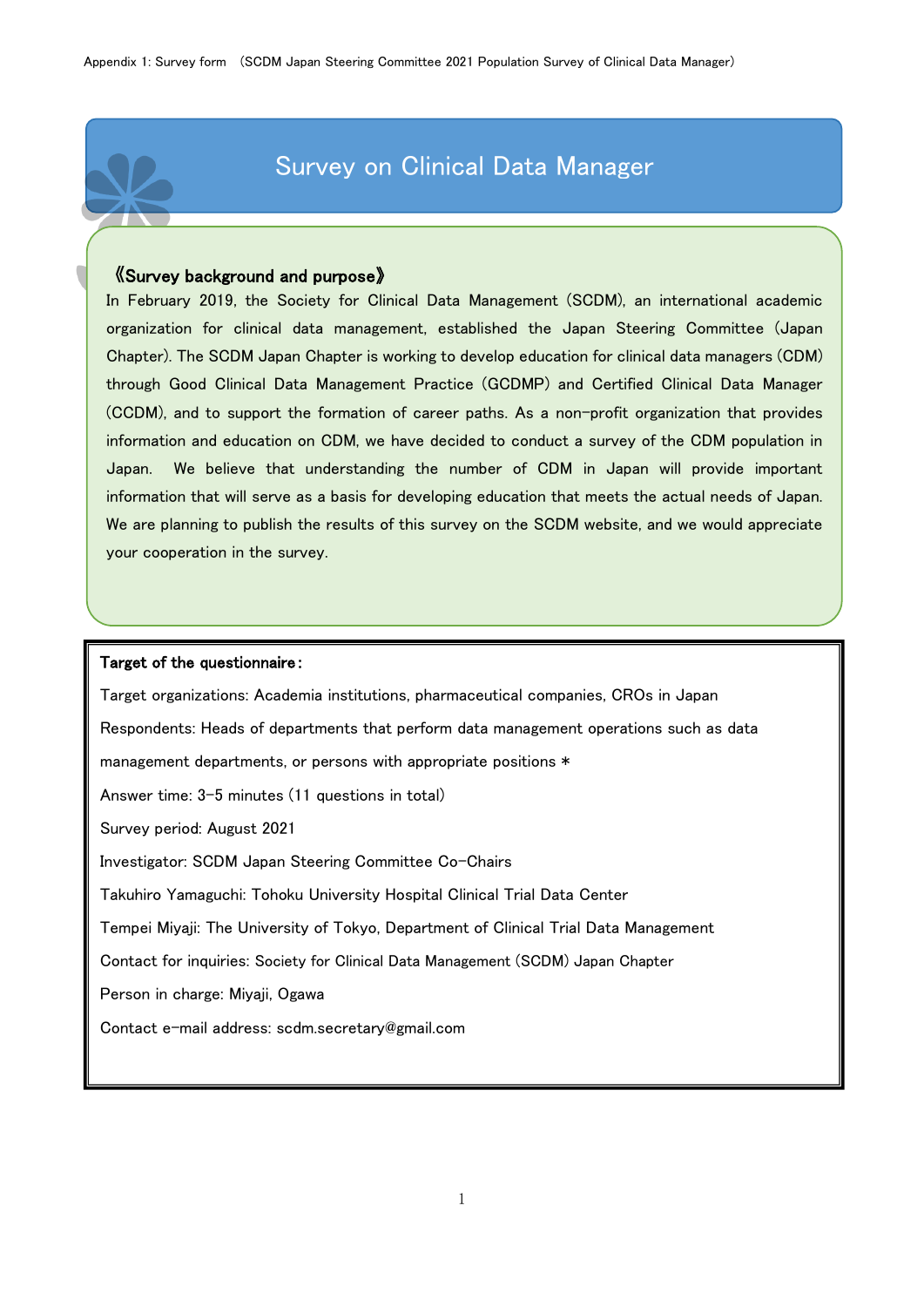## I. CDM Population Survey

1. Tell me about your organization

|              | National University Hospital (National University Hospital Clinical Research Promotion<br>$\mathsf{L}$ |
|--------------|--------------------------------------------------------------------------------------------------------|
|              | Initiative (NUH-CRPI))                                                                                 |
|              | $\Box$ Public Interest Incorporated Foundation                                                         |
| Organization | $\Box$ National Research and Development Agency (6NC) $\Box$ National Hospital Organization            |
| type         | Private University Hospital $\Box$ Other                                                               |
|              | Pharmaceutical company ( $\square$ domestic capital $\square$ foreign capital)                         |
|              | domestic capital $\Box$ foreign capital)<br>CRO<br>$\Box$                                              |

2. Please tell us about the number of CDM\* enrolled in your organization as of July 2021

〔 〕

\* Definition of CDM in this survey: Persons involved in CDM operations within the organization. Including the person in charge of system construction such as EDC. Excludes auxiliary personnel who only enter data.

#### 3. We would like to ask about the breakdown of years of experience in CDM.

| 3.1 Please enter the number of persons with 0 to less than 4 years of experience.                  |  |
|----------------------------------------------------------------------------------------------------|--|
| 3.2 Please enter the number of persons with more than 4 years to less than 10 years of experience. |  |
| 3.3 Please enter the number of persons with years of experience 10 years or more.                  |  |

## II. Survey on attitudes toward education and career paths for CDM

SCDM publishes "The Good Clinical Data Management Practices (GCDMP ©)" as guidance for CDM practices, which is also used as a guidance tool in training and education for CDM. The SCDM also operate the "Certified Clinical Data Manager (CCDM®)" as a professional certification system for CDM, and certify professionals who have acquired the knowledge, education and experience required for CDM. The SCDM Japan Chapter is planning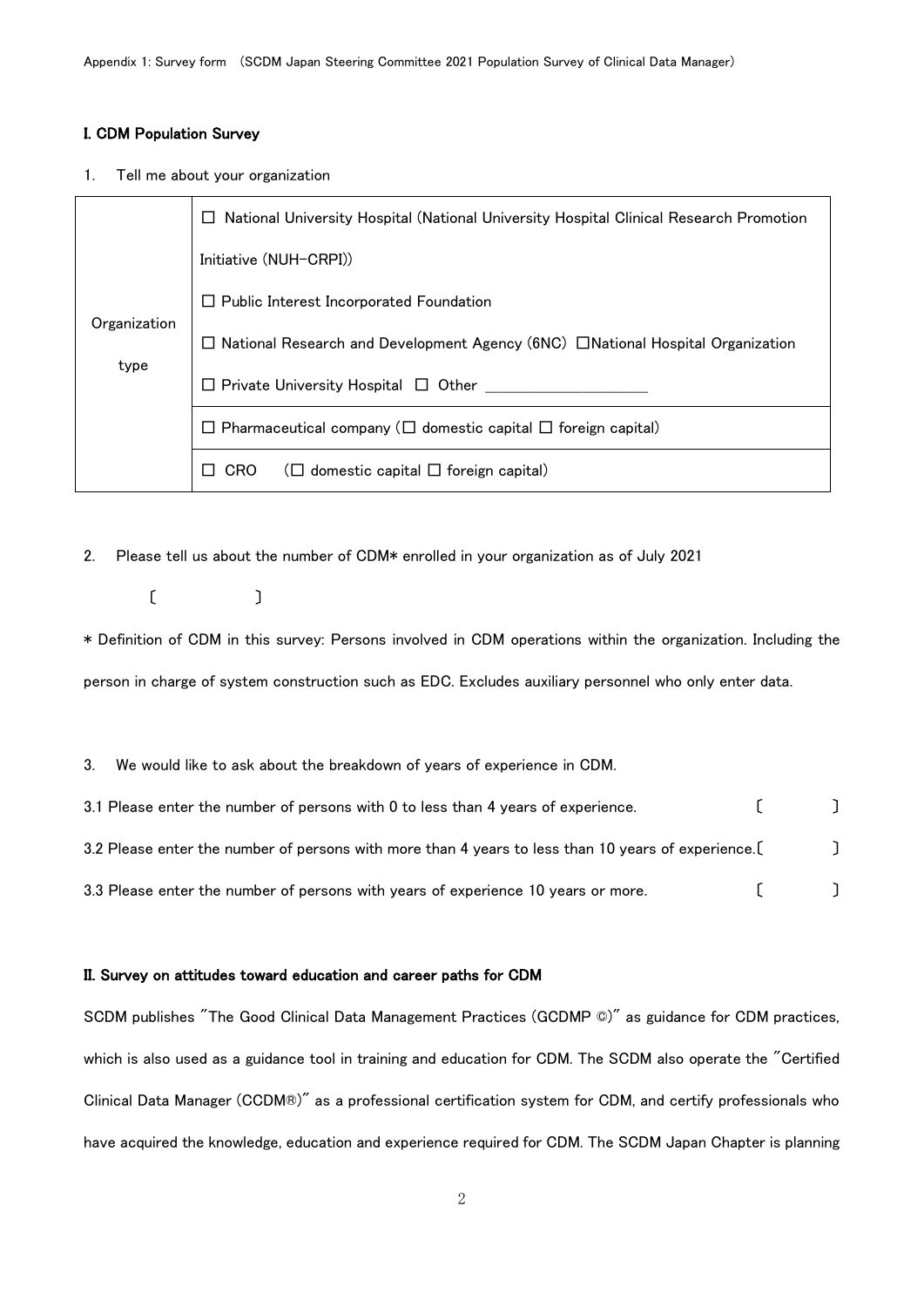to support the development of CDM education and career paths based on the GCDMP and CCDM, and would appreciate your cooperation in conducting a survey on the following questions.

- 4. What kind of education do you provide for CDM? (Multiple answers are acceptable)
- $\Box$  On the Job Training (OJT)  $\Box$  In-house educational materials □ External seminar □ External e-learning In addition, please tell us if there is any training that you are working on independently at your facility. 5. Do you incorporate Good Clinical Data Management Practice (GCDMP) \* into your internal education and operations? \* https://scdm.org/gcdmp/ □ Yes □ No
- 6. Are you interested in providing CDM education by SCDM Japan Chapter?
	- □ Yes □ No
- 7. Do you want the CDM in your department to acquire SCDM CCDM \* as a carrier path for CDM?
	- □ Yes No
	- \* https://scdm.org/get-certified/
	- \*Certified Clinical Data Manager: CDM certification system by SCDM
- 8. Would you like to receive information from the SCDM Japan Chapter?
	- □ Yes No